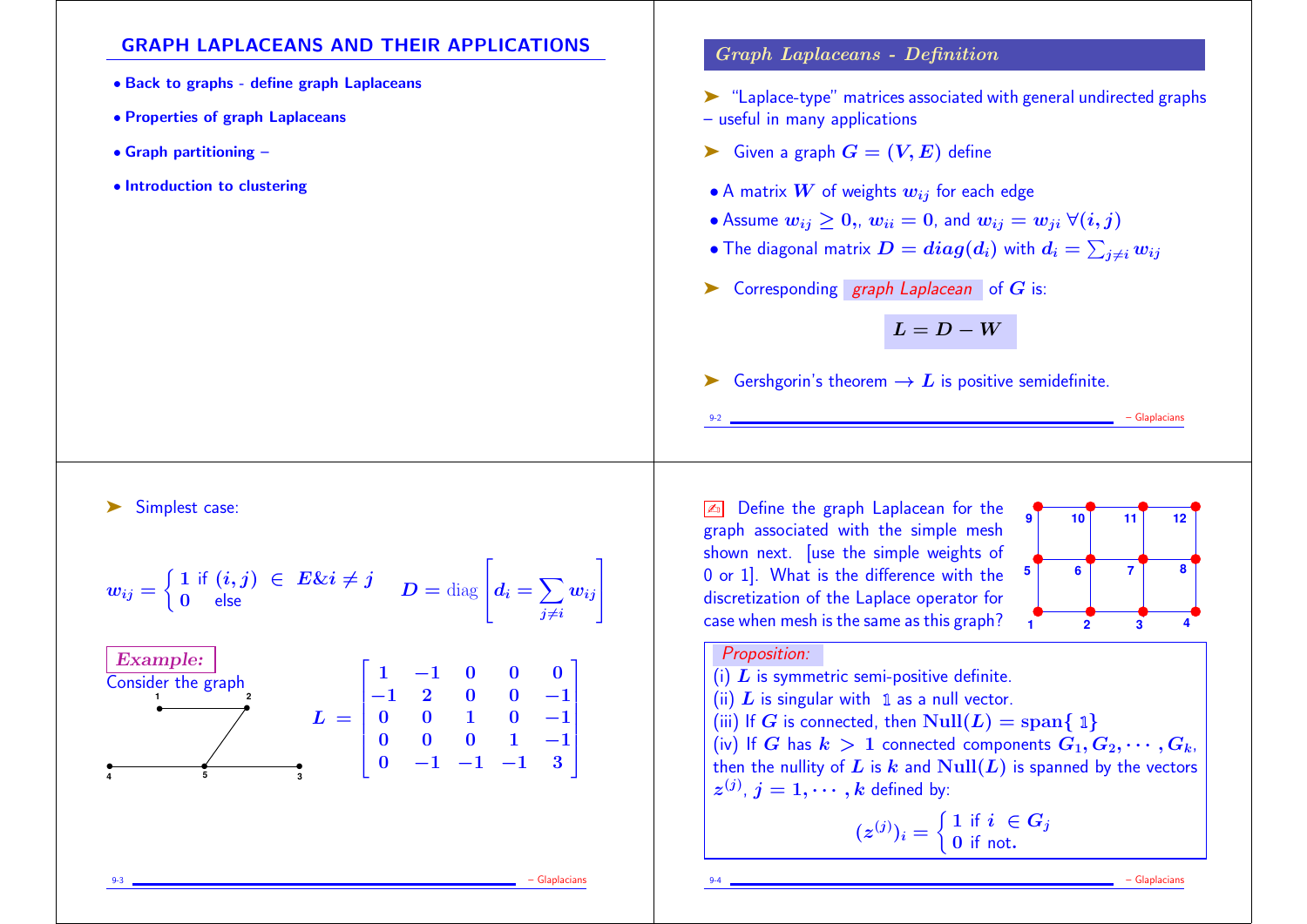Proof: (i) and (ii) seen earlier and are trivial. (iii) Clearly  $u = 1$  is a null vector for L. The vector  $D^{-1/2}u$  is an eigenvector for the matrix  $D^{-1/2}LD^{-1/2} = I - D^{-1/2}WD^{-1/2}$  associated with the smallest eigenvalue. It is also an eigenvector for  $D^{-1/2}WD^{-1/2}$ associated with the largest eigenvalue. By the Perron Frobenius theorem this is a simple eigenvalue... (iv) Can be proved from the fact that  $L$  can be written as a direct sum of the Laplacian matrices for  $G_1, \cdots, G_k$ .

9-5 – Glaplacians

## A few properties of graph Laplaceans

Define: oriented incidence matrix  $H: (1)$ First orient the edges  $i \sim j$  into  $i \to j$  or  $j \to i$ . (2) Rows of H indexed by vertices of G. Columns indexed by edges. (3) For each  $(i, j)$  in E, define the corresponding column in  $H$  as  $\sqrt{w(i, j)}(e_i - e_j)$ .

| Example: $\ln$ previous ex-              |                                            |  |                                                                   |  |
|------------------------------------------|--------------------------------------------|--|-------------------------------------------------------------------|--|
| ample (P. 11-3) orient $i \rightarrow j$ |                                            |  | $\begin{bmatrix} 0 & 0 & 0 \ 1 & 0 & 0 \end{bmatrix}$             |  |
| so that $j > i$ [lower triangular        | $H = \begin{pmatrix} 0 \\ 0 \end{pmatrix}$ |  | $0 \quad 1 \quad 0$                                               |  |
| matrix representation].                  |                                            |  |                                                                   |  |
| Then matrix $H$ is:                      |                                            |  | $\begin{vmatrix} 0 & 0 & 0 & 1 \\ 0 & -1 & -1 & -1 \end{vmatrix}$ |  |
|                                          |                                            |  |                                                                   |  |
| Property 1 $\bm{L} = \bm{H}\bm{H}^T$     |                                            |  |                                                                   |  |

 $\sqrt{2\pi}$  Re-prove part (iv) of previous proposition by using this property.

## A few properties of graph Laplaceans



Strong relation between  $x^T L x$  and local distances between entries of  $x$ ► Let  $L =$  any matrix s.t.  $L = D - W$ , with  $D = diag(d_i)$  and  $w_{ij} \geq 0, \hspace{5mm} d_i \ = \ \sum w_{ij}$  $j{\neq}i$  $\boldsymbol{w_{ij}}$ 

Property 2: for any  $x \in \mathbb{R}^n$  :

$$
\boldsymbol{x}^\top L \boldsymbol{x} = \frac{1}{2} \sum_{i,j} w_{ij} |x_i - x_j|^2
$$

*Property 3:* (generalization) for any  $Y \in \mathbb{R}^{d \times n}$  :

$$
\text{Tr}\left[\boldsymbol{Y}\boldsymbol{L}\boldsymbol{Y}^\top\right] = \frac{1}{2}\sum_{i,j}w_{ij}\lVert y_i - y_j\rVert^2
$$

 $\triangleright$  Note:  $y_j = j$ -th colunm of Y. Usually  $d < n$ . Each column can represent a data sample.

*Property 4:* For the particular  $L = I - \frac{1}{n} \mathbb{1} \mathbb{1}^{\top}$ 

$$
XLX^{\top} = \bar{X}\bar{X}^{\top} == n \times \text{Covariance matrix}
$$

Property 5:  $L$  is singular and admits the null vector  $\mathbb{1} =$ ones $(n,1)$ 

9-7 – Glaplacians

9-6 – Glaplacians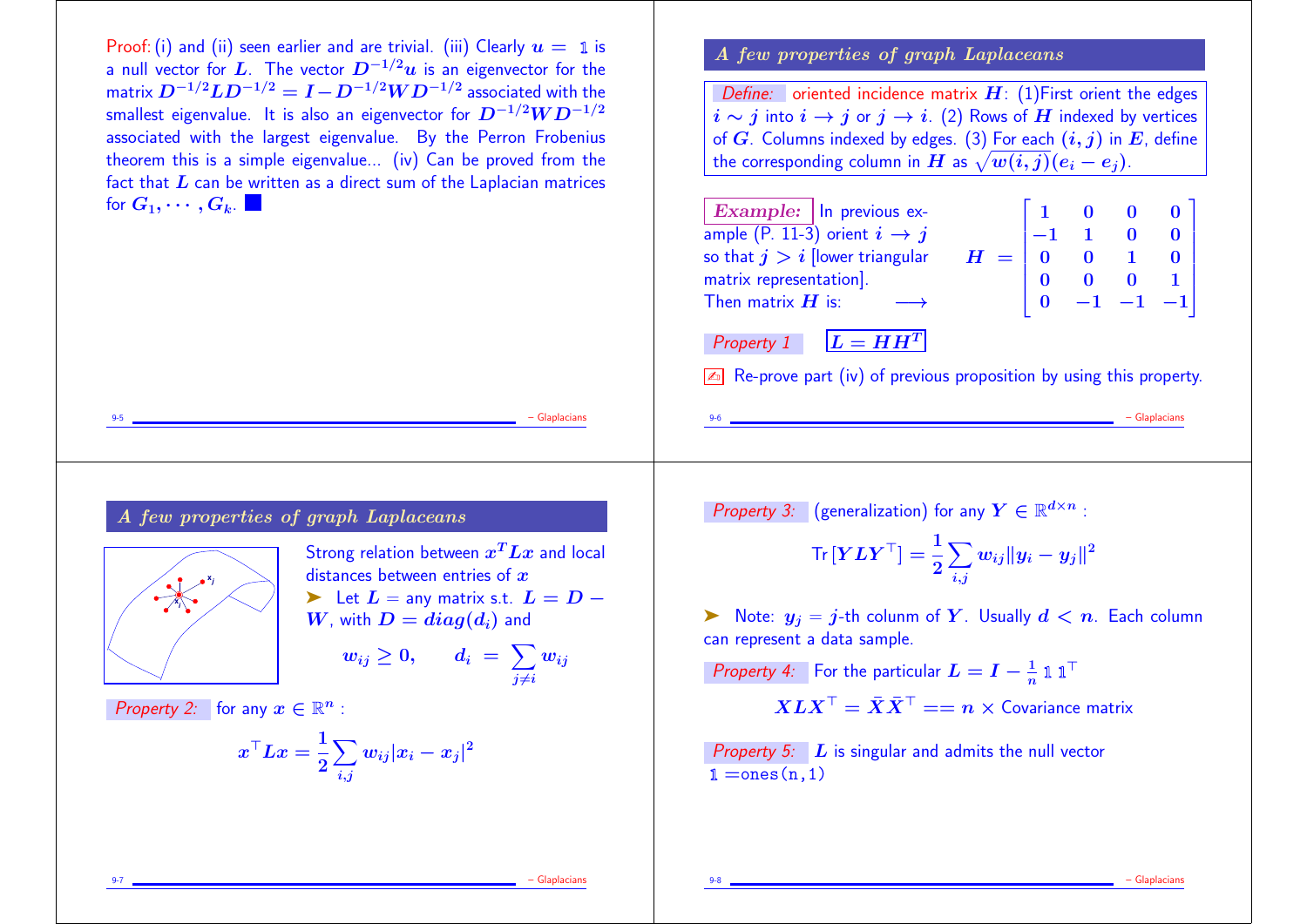Property 6: (Graph partitioning) Consider situation when  $w_{ii} \in$  ${0, 1}$ . If x is a vector of signs  $(\pm 1)$  then  $x$  '  $Lx = 4 \times ($  'number of edge cuts') edge-cut = pair  $(i, j)$  with  $x_i \neq x_j$ ➤ Consequence: Can be used to partition graphs **+1 −1**  $\blacktriangleright$  Would like to minimize  $(Lx, x)$  subject to  $x \in \{-1, 1\}^n$  and  $e^T x = 0$  [balanced sets] ➤ Wll solve a relaxed form of this problem  $\sqrt{2}$  What if we replace x by a vector of ones (representing one partition) and zeros (representing the other)?  $\boxed{\mathbb{Z}^n}$  Let x be any vector and  $y = x + \alpha 1$  and L a graph Laplacean. Compare  $(Lx, x)$  with  $(Ly, y)$ . 9-10 – Glaplacians  $\triangleright$  Consider any symmetric (real) matrix A with eigenvalues  $\lambda_1$  <  $\lambda_2$   $\lt \cdots \lt \lambda_n$  and eigenvectors  $u_1, \cdots, u_n$ ▶ Recall that: (Min reached for  $x = u_1$ )  $x{\in} \mathbb{R}^n$  $(Ax,x)$  $(x, x)$  $=\lambda_1$ ▶ In addition: (Min reached for  $x = u_2$ )  $x \bot u_1$  $(Ax,x)$  $(x, x)$  $=\lambda_2$ For a graph Laplacean  $u_1 = 1$  = vector of all ones and  $\triangleright$  ...vector  $u_2$  is called the Fiedler vector. It solves a relaxed form of the problem min  $x\in\{-1,1\}^n;$  1<sup>T</sup> $x=0$  $(Lx,x)$  $\frac{\displaystyle\min_{(x,\,x)}\quad}{\displaystyle\left(x,\,x\right)}\quad\rightarrow\quad\min_{x\in\mathbb{R}^n;\;\;\mathbb{1}^T x=0}\frac{\displaystyle\sum_{(x,\,x)}\quadx(x,\,x)}$  $Lx, x$  $\triangleright$  Define  $v = u_2$  then  $lab = sign(v - med(v))$ 

9-12 – Glaplacians

9-11 – Glaplacians – Glaplacians – Glaplacians – Glaplacians – Glaplacians – Glaplacians – Glaplacians – Glaplacians – Glaplacians – Glaplacians – Glaplacians – Glaplacians – Glaplacians – Glaplacians – Glaplacians – Glapl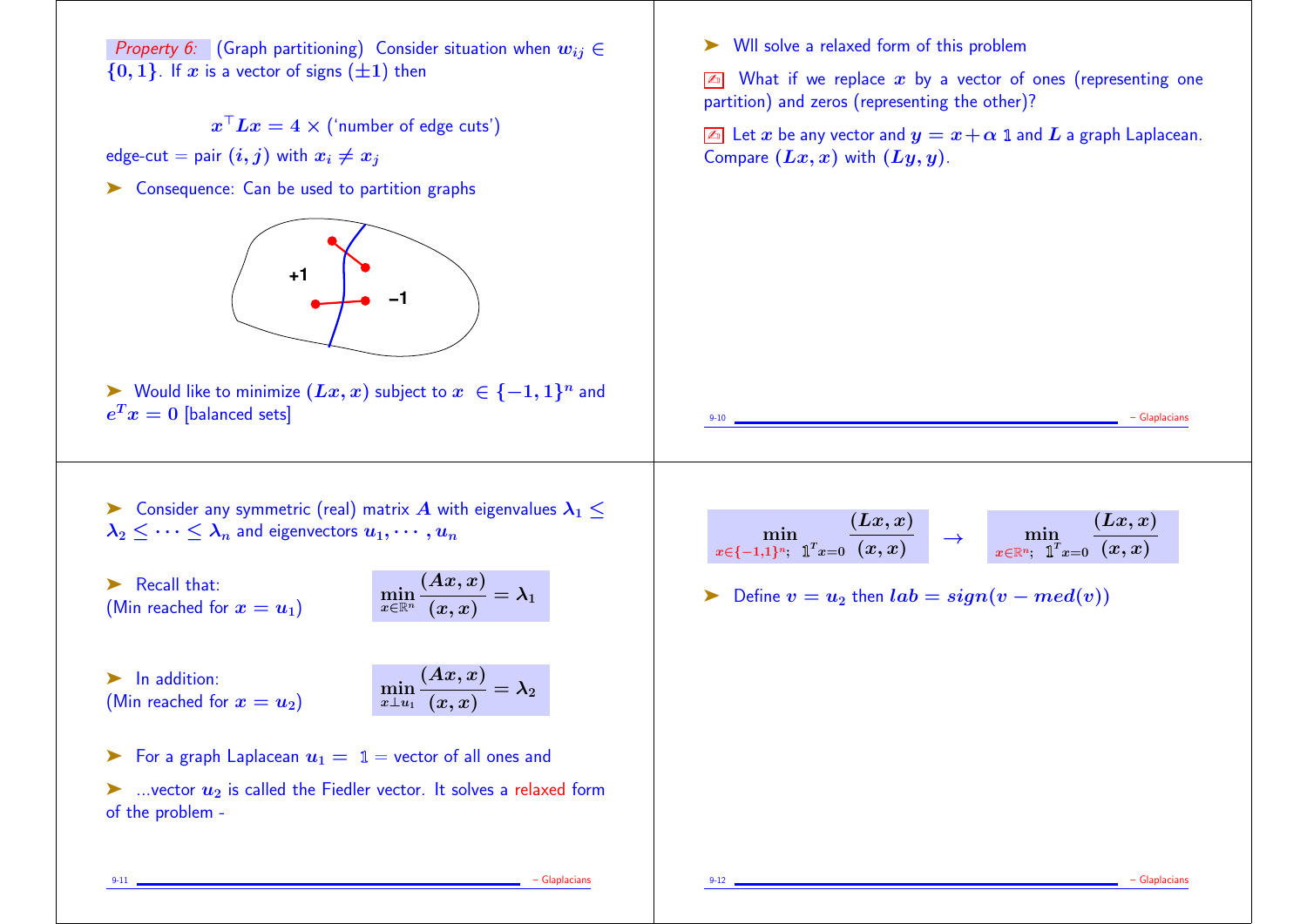## Recursive Spectral Bisection

1 Form graph Laplacean

2 Partition graph in 2 based on Fielder vector

3 Partition largest subgraph in two recursively ...

4 ... Until the desired number of partitions is reached



## Three approaches to graph partitioning:

- 1. Spectral methods Just seen + add Recursive Spectral Bisection.
- 2. Geometric techniques. Coordinates are required. [Houstis & Rice et al., Miller, Vavasis, Teng et al.]
- 3. Graph Theory techniques multilevel,... [use graph, but no coordinates]
	- Currently best known technique is Metis (multi-level algorithm)
	- Simplest idea: Recursive Graph Bisection; Nested dissection (George & Liu, 1980; Liu 1992]
	- Advantages: simplicity no coordinates required

| – Glaplacian<br>$9 - 13$                                                                  | $9 - 14$ |  |                                                                                                         |  |  |  |  | - Glaplacian |
|-------------------------------------------------------------------------------------------|----------|--|---------------------------------------------------------------------------------------------------------|--|--|--|--|--------------|
|                                                                                           |          |  | the second control of the property of the second control of the second control of the second control of |  |  |  |  |              |
| Example of a graph theory approach                                                        |          |  |                                                                                                         |  |  |  |  |              |
| Level Set Expansion Algorithm<br>➤                                                        |          |  |                                                                                                         |  |  |  |  |              |
| Given: $p$ nodes 'uniformly' spread in the graph (roughly same                            |          |  |                                                                                                         |  |  |  |  |              |
| distance from one another).                                                               |          |  |                                                                                                         |  |  |  |  |              |
| Method: Perform a level-set traversal (BFS) from each node                                |          |  |                                                                                                         |  |  |  |  |              |
| simultaneously.                                                                           |          |  |                                                                                                         |  |  |  |  |              |
| Best described for an example on a $15 \times 15$ five – point Finite<br>Difference grid. |          |  |                                                                                                         |  |  |  |  |              |
|                                                                                           |          |  |                                                                                                         |  |  |  |  |              |
|                                                                                           |          |  |                                                                                                         |  |  |  |  |              |
| See [Goehring-Saad '94, See Cai-Saad '95]                                                 |          |  |                                                                                                         |  |  |  |  |              |
| Approach also known under the name 'bubble' algorithm and                                 |          |  |                                                                                                         |  |  |  |  |              |
| implemented in some packages [Party, DibaP]                                               |          |  |                                                                                                         |  |  |  |  |              |